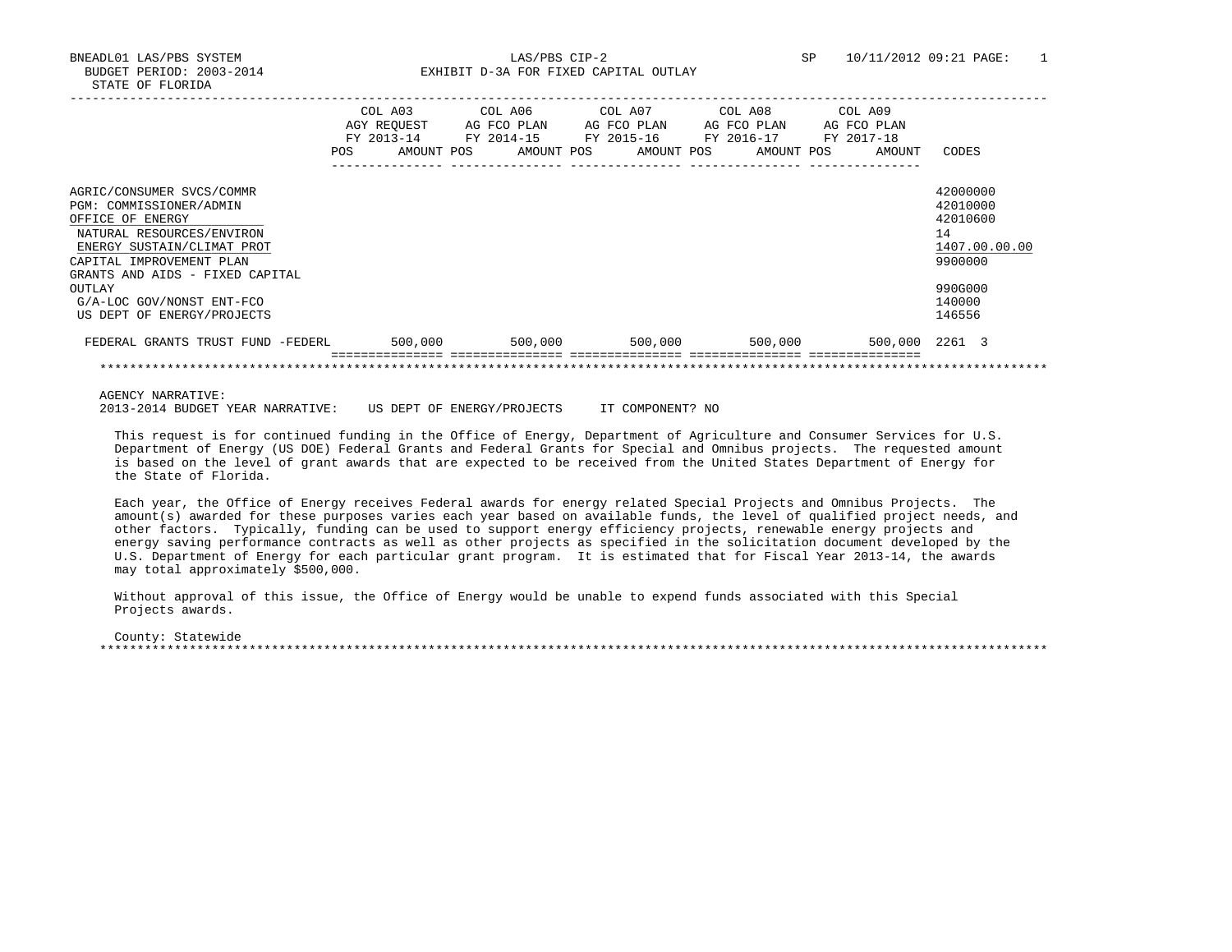BNEADL01 LAS/PBS SYSTEM LAS/PBS CIP-2 SP 10/11/2012 09:21 PAGE: 2 BUDGET PERIOD: 2003-2014 **EXHIBIT D-3A FOR FIXED CAPITAL OUTLAY** 

|                                                                                                                                                                                                                                | <b>POS</b> | COL A03<br>AGY REOUEST<br>FY 2013-14<br>AMOUNT POS | COL A06<br>AG FCO PLAN<br>FY 2014-15 | AMOUNT POS | COL A07<br>AG FCO PLAN<br>FY 2015-16<br>AMOUNT POS | COL A08<br>AG FCO PLAN<br>FY 2016-17<br>AMOUNT POS | COL A09<br>AG FCO PLAN<br>FY 2017-18<br>AMOUNT | CODES                                                                                             |
|--------------------------------------------------------------------------------------------------------------------------------------------------------------------------------------------------------------------------------|------------|----------------------------------------------------|--------------------------------------|------------|----------------------------------------------------|----------------------------------------------------|------------------------------------------------|---------------------------------------------------------------------------------------------------|
| AGRIC/CONSUMER SVCS/COMMR<br>PGM: FOREST/RES PROTECTION<br>LAND MANAGEMENT<br>NATURAL RESOURCES/ENVIRON<br>LAND RESOURCES<br>CAPITAL IMPROVEMENT PLAN<br>LAND ACQUISITION<br>FIXED CAPITAL OUTLAY<br>LAND PROTECTION EASEMENTS |            |                                                    |                                      |            |                                                    |                                                    |                                                | 42000000<br>42110000<br>42110100<br>14<br>1402.00.00.00<br>9900000<br>990L000<br>080000<br>082002 |
| FL FOREVER PROGRAM TF                                                                                                                                                                                                          | -STATE     | 5,250,000                                          | 5,250,000                            |            | 5,250,000                                          | 5,250,000                                          | 5,250,000 2349 1                               |                                                                                                   |
|                                                                                                                                                                                                                                |            |                                                    |                                      |            |                                                    |                                                    |                                                |                                                                                                   |

AGENCY NARRATIVE:

 2013-2014 BUDGET YEAR NARRATIVE: LAND PROTECTION EASEMENTS IT COMPONENT? NO Rural and Family Lands Protection Program

 This request is for \$5,250,000 from the Florida Forever Trust Fund to protect important agricultural lands through the acquisition of perpetual conservation easements that ensure that land will not be fragmented and will be preserved in productive agricultural use.

 In 2001, the Rural and Family Lands Protection Act was enacted creating Sections 570.70 and 570.71, F.S. and establishing the framework for a working agricultural lands easement program. The program will ensure sustainable agricultural practices and reasonable protection of the environment through adherence to established Best Management Practices on the lands that are acquired.

 Section 570.71, Florida Statutes, contemplated state funds being provided to implement the Rural and Family Lands Protection Program. As a pre-requisite to funding, an Agriculture and Resource Conservation Assessment was prepared and submitted on December 19, 2001 by the Department in consultation with other public agencies, environmental and agricultural organizations. During the 2008 legislative session the program was funded using Florida Forever Funds, and on July 29, 2008 the Governor and Cabinet authorized the department to initiate rulemaking for this program.

 Unlike other land buying programs, this agricultural lands protection program is much different from the environmental conservation programs. While those programs focus on protecting and preserving the natural environment and providing nature-based recreational opportunities, the Rural and Family Lands Protection Program focuses on maintaining the agricultural land base in Florida. The Program recognizes that a thriving rural economy with a strong agricultural base and viable rural communities is essential to Florida's future. In summary, the Legislature created this separate program to ensure a viable agricultural economy in Florida and to focus on the needs of agriculture being impacted by Florida's growing population.

 County: Statewide \*\*\*\*\*\*\*\*\*\*\*\*\*\*\*\*\*\*\*\*\*\*\*\*\*\*\*\*\*\*\*\*\*\*\*\*\*\*\*\*\*\*\*\*\*\*\*\*\*\*\*\*\*\*\*\*\*\*\*\*\*\*\*\*\*\*\*\*\*\*\*\*\*\*\*\*\*\*\*\*\*\*\*\*\*\*\*\*\*\*\*\*\*\*\*\*\*\*\*\*\*\*\*\*\*\*\*\*\*\*\*\*\*\*\*\*\*\*\*\*\*\*\*\*\*\*\*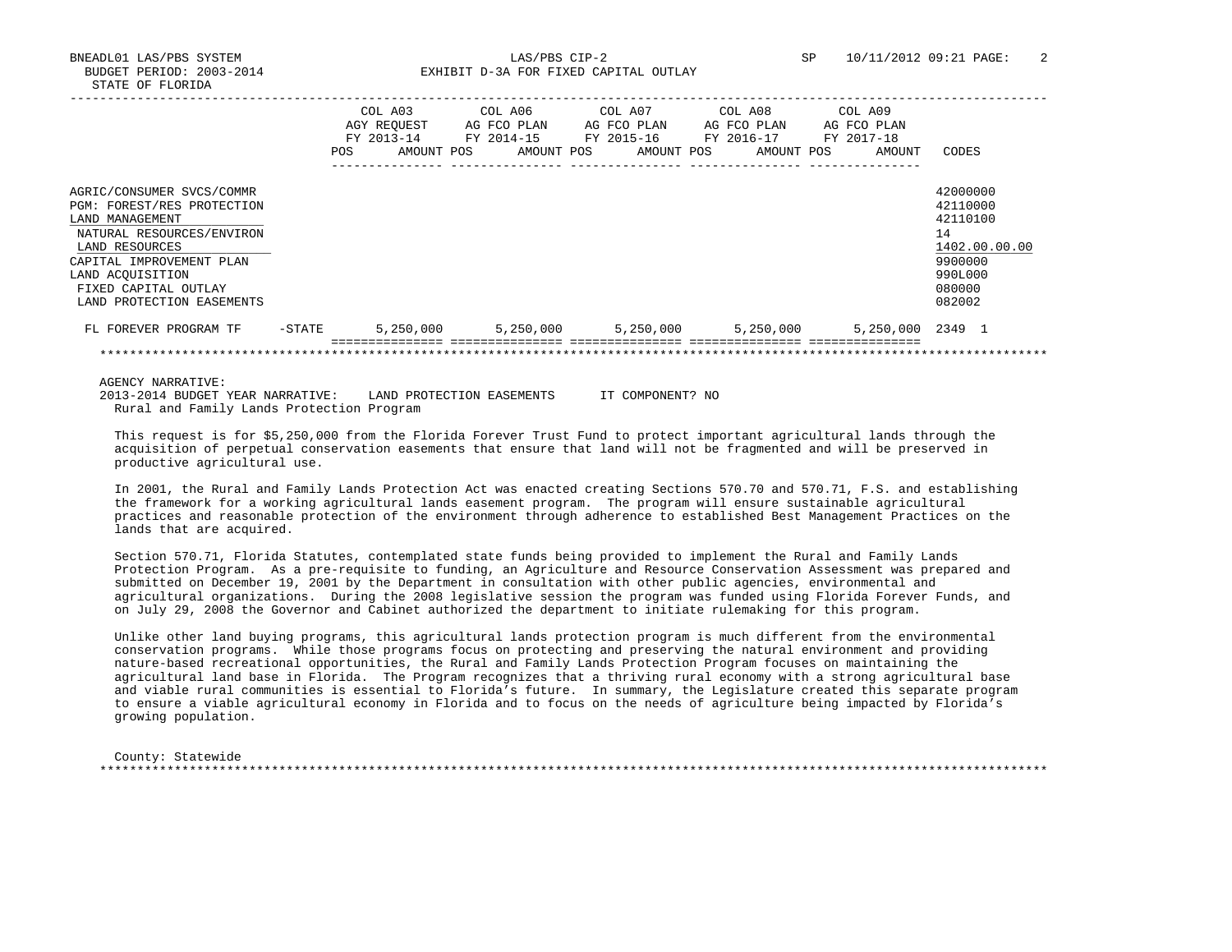BUDGET PERIOD: 2003-2014 **EXHIBIT D-3A FOR FIXED CAPITAL OUTLAY** 

|                                                                                                                           |            | COL A03<br>AGY REOUEST<br>FY 2013-14 | COL A06<br>AG FCO PLAN<br>FY 2014-15 | COL A07<br>FY 2015-16 | AG FCO PLAN | COL A08<br>FY 2016-17 | AG FCO PLAN | COL A09<br>AG FCO PLAN<br>FY 2017-18 |                                                         |
|---------------------------------------------------------------------------------------------------------------------------|------------|--------------------------------------|--------------------------------------|-----------------------|-------------|-----------------------|-------------|--------------------------------------|---------------------------------------------------------|
|                                                                                                                           | <b>POS</b> | AMOUNT POS                           | AMOUNT POS                           |                       | AMOUNT POS  |                       | AMOUNT POS  | AMOUNT                               | CODES                                                   |
| AGRIC/CONSUMER SVCS/COMMR<br>PGM: FOREST/RES PROTECTION<br>LAND MANAGEMENT<br>NATURAL RESOURCES/ENVIRON<br>LAND RESOURCES |            |                                      |                                      |                       |             |                       |             |                                      | 42000000<br>42110000<br>42110100<br>14<br>1402.00.00.00 |
| CAPITAL IMPROVEMENT PLAN<br>SPECIAL PURPOSE<br>FIXED CAPITAL OUTLAY<br>MAIN/REP/CONST-STATEWIDE                           |            |                                      |                                      |                       |             |                       |             |                                      | 9900000<br>9905000<br>080000<br>083643                  |
| INCIDENTAL TRUST FUND                                                                                                     | $-$ STATE  | 500,000                              | 500,000                              |                       | 500,000     |                       | 500,000     | 500,000                              | 2381 1                                                  |
|                                                                                                                           |            |                                      |                                      |                       |             |                       |             |                                      |                                                         |

AGENCY NARRATIVE:

 2013-2014 BUDGET YEAR NARRATIVE: MAIN/REP/CONST-STATEWIDE IT COMPONENT? NO Maintenance, repairs & Small Construction

 This is to request \$500,000, from the Incidental Trust Fund, to provide a systematic plan for maintenance, repairs and minor construction for Florida Forest Service (FFS) facilities and structures that serve both wildland fire protection, state forest land management, and emergency response activities. The FFS has over 1,000 insured facilities ranging in size, use and occupancy (e.g., pump/well houses, radio buildings, storage buildings, pole barns, equipment sheds, bath houses, restrooms, pavilions, towers, trash houses, residences, forestry stations & sites, state forest headquarters (HQ), district/center HQ, etc.) that range in year built from the 1930's to the present. Facilities on a forestry station site or a state forest HQ are the most common and typically include storage, well, radio buildings, pole barns, equipment sheds, communication towers, fire towers, and administrative office buildings. The FFS also has a significant number of facilities on state forests that provide critical services to support recreational opportunities for Florida's citizens and visitors.

 It is imperative that facilities serving the general public for recreation and daily operations of wildland fire protection, land management and emergency response core programs, remain operational and safe. Due to the advanced age of our facilities and not enough operational budget authority to conduct many of these repairs, our facilities are in extreme need of repairs. The needed repairs raise basic safety concerns and compliance with building and fire codes. In addition, some public recreational facilities need to be improved and/or made Americans with Disabilities (ADA) compliant.

 Examples of building deficiencies are: leaking roofs that need repair or replacement, improvements to failing septic tank systems, inadequate fixtures in recreation bathhouses and restroom facilities, electrical repairs to address safety and code compliance, structural corrections as a result of termite damage to bring the facilities up to current Florida and local building codes, safety and accessibility codes as mandated. In addition, due to the age of most facilities the windows, doors, HVAC systems, lighting and building envelopes are not energy efficient.

 This funding request is for materials and a limited amount for sub-contractual services. Where possible, Florida Forest Service employees will be used to perform the needed repairs and construction services. Sub-contracted services would be used in areas where specialty of various trades would make financial sense or where the scope of work is outside the expertise of Florida Forest Service personnel.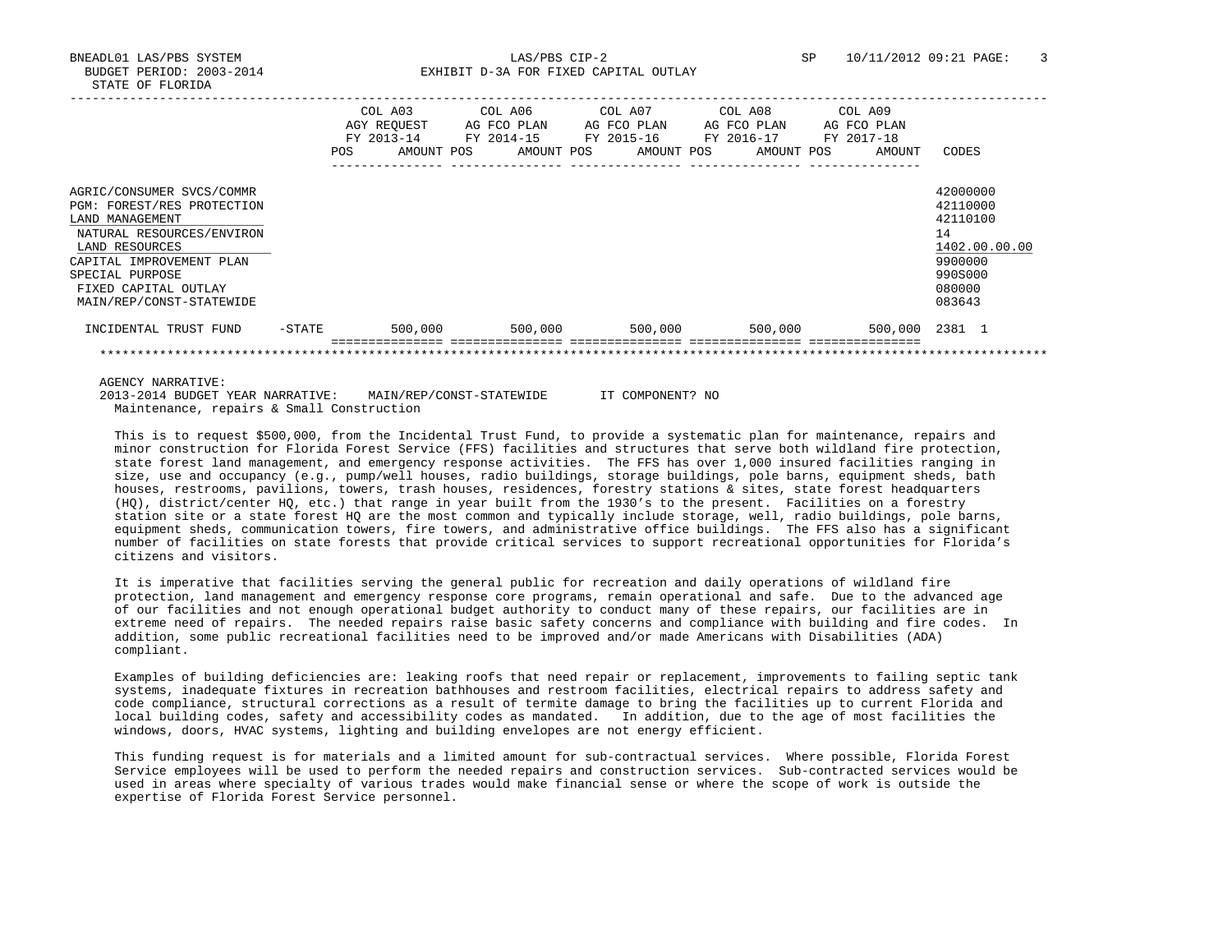BNEADL01 LAS/PBS SYSTEM LAS/PBS CIP-2 SP 10/11/2012 09:21 PAGE: 4 BUDGET PERIOD: 2003-2014 **EXHIBIT D-3A FOR FIXED CAPITAL OUTLAY** 

|                                                                                                                                                                          | COL A03<br>FY 2013-14<br><b>POS</b> | COL A06<br>AGY REOUEST AG FCO PLAN<br>FY 2014-15 FY 2015-16 FY 2016-17 FY 2017-18<br>AMOUNT POS AMOUNT POS AMOUNT POS AMOUNT POS | COL A07 COL A08 COL A09<br>AG FCO PLAN AG FCO PLAN |                     | AG FCO PLAN<br>AMOUNT | CODES                                                                         |
|--------------------------------------------------------------------------------------------------------------------------------------------------------------------------|-------------------------------------|----------------------------------------------------------------------------------------------------------------------------------|----------------------------------------------------|---------------------|-----------------------|-------------------------------------------------------------------------------|
| AGRIC/CONSUMER SVCS/COMMR<br>PGM: FOREST/RES PROTECTION<br>LAND MANAGEMENT<br>NATURAL RESOURCES/ENVIRON<br>LAND RESOURCES<br>CAPITAL IMPROVEMENT PLAN<br>SPECIAL PURPOSE |                                     |                                                                                                                                  |                                                    |                     |                       | 42000000<br>42110000<br>42110100<br>14<br>1402.00.00.00<br>9900000<br>990S000 |
| County: Statewide                                                                                                                                                        |                                     |                                                                                                                                  |                                                    |                     |                       |                                                                               |
| TOTAL: LAND RESOURCES<br>BY FUND TYPE                                                                                                                                    |                                     |                                                                                                                                  |                                                    |                     |                       | 1402.00.00.00                                                                 |
| TRUST FUNDS                                                                                                                                                              | 5,750,000                           | 5,750,000                                                                                                                        |                                                    | 5,750,000 5,750,000 | 5,750,000             | 2000                                                                          |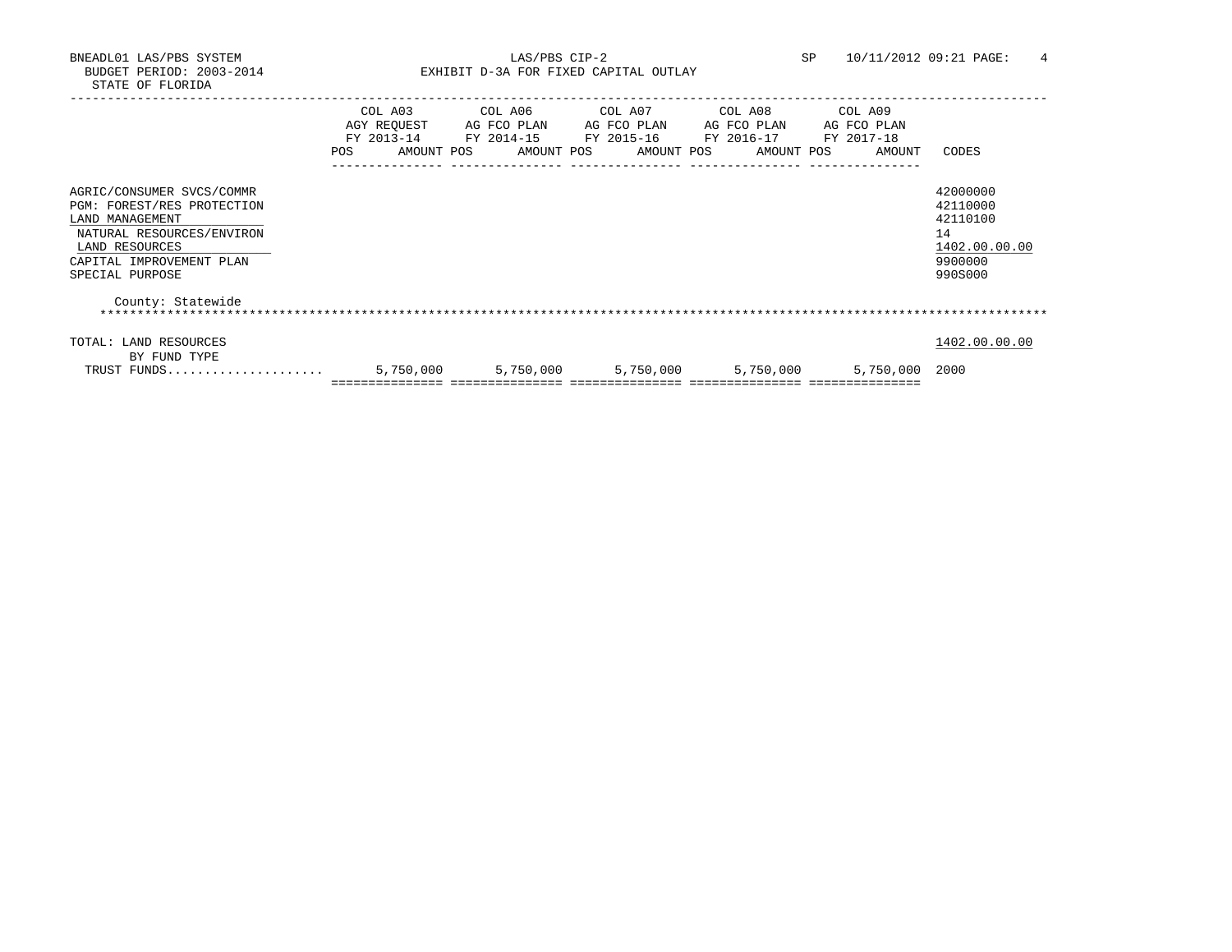BNEADL01 LAS/PBS SYSTEM LAS/PBS CIP-2 SP 10/11/2012 09:21 PAGE: 5 BUDGET PERIOD: 2003-2014 **EXHIBIT D-3A FOR FIXED CAPITAL OUTLAY** -----------------------------------------------------------------------------------------------------------------------------------

|                                                                                                                                                                                                                                         | <b>POS</b> | COL A03<br>AGY REOUEST<br>FY 2013-14<br>AMOUNT POS | COL A06<br>AG FCO PLAN<br>FY 2014-15 | AMOUNT POS | COL A07<br>AG FCO PLAN<br>FY 2015-16 | AMOUNT POS | COL A08<br>AG FCO PLAN<br>FY 2016-17 | AMOUNT POS | COL A09<br>AG FCO PLAN<br>FY 2017-18 | AMOUNT         | CODES                                                                                             |
|-----------------------------------------------------------------------------------------------------------------------------------------------------------------------------------------------------------------------------------------|------------|----------------------------------------------------|--------------------------------------|------------|--------------------------------------|------------|--------------------------------------|------------|--------------------------------------|----------------|---------------------------------------------------------------------------------------------------|
| AGRIC/CONSUMER SVCS/COMMR<br>PGM: AGRICULTURAL ECON DEV<br>AGRIC PRODUCTS MARKETING<br>ECONOMIC OPPORTUNITIES<br>BUSINESS DEVELOPMENT<br>CAPITAL IMPROVEMENT PLAN<br>CODE CORRECTIONS<br>FIXED CAPITAL OUTLAY<br>CODE/LIFE SAFE SFM-STW |            |                                                    |                                      |            |                                      |            |                                      |            |                                      |                | 42000000<br>42170000<br>42170200<br>11<br>1101.00.00.00<br>9900000<br>990C000<br>080000<br>083715 |
| MARKET IMP WKG CAP TF                                                                                                                                                                                                                   | $-$ STATE  | 310,000                                            |                                      | 295,000    |                                      | 365,000    |                                      | 160,000    |                                      | 285,000 2473 1 |                                                                                                   |

AGENCY NARRATIVE:

 2013-2014 BUDGET YEAR NARRATIVE: CODE/LIFE SAFE SFM-STW IT COMPONENT? NO This is to request \$310,000 from the Market Improvement Working Capital Trust Fund for a statewide issue requesting funds needed to correct code correction issues at ten of the state farmer's markets to bring them into compliance with code. Many of the state farmers' market buildings were built in the 1930's. This request deals with code and life safety issues that have been identified at markets throughout the state. If this issue is not funded, many markets will remain in violation of state mandated safety standards. If funded, the state farmers' markets will be able to achieve compliance, thereby increasing the safety and effectiveness of the program.

| Ft. Myers State Farmers' Market                         |           |          |
|---------------------------------------------------------|-----------|----------|
| This project is demolition of unit $2 \times 10$        | $13 - 14$ | \$37,000 |
| Ft. Pierce State Farmers' Market                        |           |          |
| This project is adding security fencing                 | $13 - 14$ | \$35,000 |
| Immokalee State Farmers' Market                         |           |          |
| This project is adding railing and steps for unit 7     | $13 - 14$ | \$18,000 |
| Palatka State Farmers' Market                           |           |          |
| This project is cooler door replacement for Unit 2      | $13 - 14$ | \$7,000  |
| Plant City State Farmers' Market                        |           |          |
| This project is fork lift ramp repairs for Unit 7       | $13 - 14$ | \$20,000 |
| This project is repairs to wall for unit #7             | $13 - 14$ | \$42,000 |
| This project is door replacement for unit #7            | $13 - 14$ | \$25,000 |
| Pompano State Farmers' Market                           |           |          |
| This project is storm drainage repairs                  | $13 - 14$ | \$10,000 |
| Sanford State Farmers' Market                           |           |          |
| This project is restroom renovations for Unit 1         | $13 - 14$ | \$40,000 |
| This project is replacement of doors and frames unit #1 | $13 - 14$ | \$7,000  |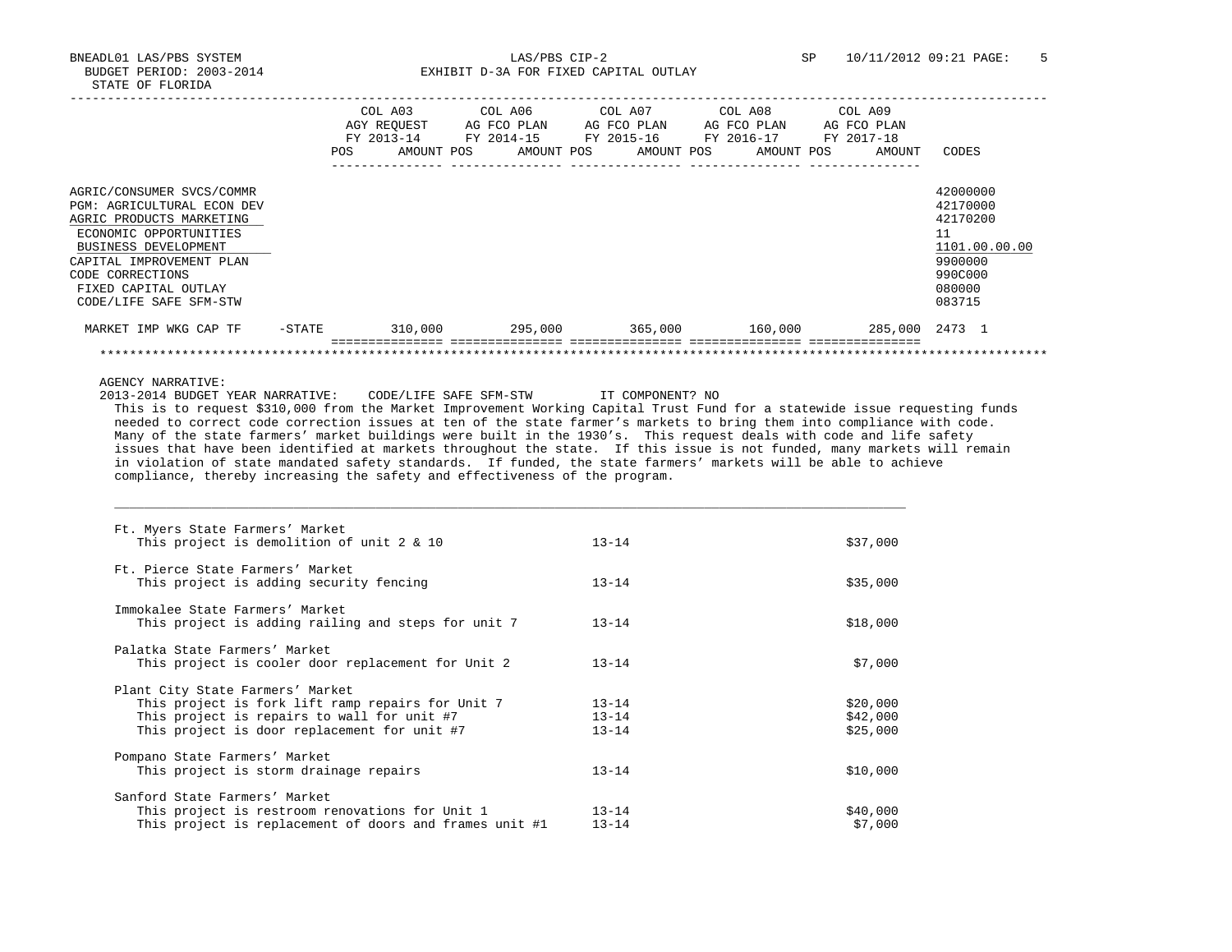BNEADL01 LAS/PBS SYSTEM LAS/PBS CIP-2 SP 10/11/2012 09:21 PAGE: 6 BUDGET PERIOD: 2003-2014 **EXHIBIT D-3A FOR FIXED CAPITAL OUTLAY** 

|                                                                                                                                                                                       |                       | COL A03 COL A06 COL A07 COL A08 COL A09<br>POS AMOUNT POS AMOUNT POS AMOUNT POS AMOUNT POS | AMOUNT                                   | CODES                                                                         |
|---------------------------------------------------------------------------------------------------------------------------------------------------------------------------------------|-----------------------|--------------------------------------------------------------------------------------------|------------------------------------------|-------------------------------------------------------------------------------|
| AGRIC/CONSUMER SVCS/COMMR<br>PGM: AGRICULTURAL ECON DEV<br>AGRIC PRODUCTS MARKETING<br>ECONOMIC OPPORTUNITIES<br>BUSINESS DEVELOPMENT<br>CAPITAL IMPROVEMENT PLAN<br>CODE CORRECTIONS |                       |                                                                                            |                                          | 42000000<br>42170000<br>42170200<br>11<br>1101.00.00.00<br>9900000<br>990C000 |
| This project is replacement of dock steps for unit #1                                                                                                                                 |                       | $13 - 14$                                                                                  | \$5,000                                  |                                                                               |
| Starke State Farmers' Market<br>This project is wall repairs to unit #3                                                                                                               |                       | $13 - 14$                                                                                  | \$18,000                                 |                                                                               |
| Suwannee Valley State Farmers' Market<br>This project is HVAC upgrades to unit #4                                                                                                     |                       | $13 - 14$                                                                                  | \$10,000                                 |                                                                               |
| Trenton State Farmers' Market<br>This project is wall repairs to unit #1 & 4<br>This project is HVAC upgrades to unit #8                                                              |                       | $13 - 14$<br>$13 - 14$                                                                     | \$30,000<br>\$6,000<br>$- - - - - - - -$ |                                                                               |
| Total Code & Life Safety FY2013-14                                                                                                                                                    |                       |                                                                                            | \$310,000                                |                                                                               |
| County: Statewide                                                                                                                                                                     |                       |                                                                                            |                                          |                                                                               |
| MAINTENANCE AND REPAIR<br>FIXED CAPITAL OUTLAY<br>MAIN/REP/CONST-STATEWIDE                                                                                                            |                       |                                                                                            |                                          | 990M000<br>080000<br>083643                                                   |
| GENERAL REVENUE FUND                                                                                                                                                                  | $-$ STATE $1,008,847$ |                                                                                            |                                          | 1000 1                                                                        |
|                                                                                                                                                                                       |                       |                                                                                            |                                          |                                                                               |
|                                                                                                                                                                                       |                       |                                                                                            |                                          |                                                                               |
| AGENCY NARRATIVE:<br>2013-2014 BUDGET YEAR NARRATIVE: MAIN/REP/CONST-STATEWIDE                                                                                                        |                       | IT COMPONENT? NO                                                                           |                                          |                                                                               |

 This is to request \$1,008,847 from General Revenue for a building replacement at our Pompano State Farmer's Market and a new watermelon shed / cooler at the Immokalee State Farmer's Market.

 The restaurant at the Pompano State Farmers Market was constructed in the 1940's and is at the end of its useful life. The existing wood frame has termite damage and will not support the necessary repairs (Replacement of roof). A renovation of the existing restaurant would be more costly than razing the structure and rebuilding the restaurant. This market leases overnight parking for over 200 semi trucks and the restaurant serves these customers as it is the only restaurant within walking distance. It also serves our many other tenants on the market at lunch time. The reconstruction of a new restaurant will allow us to continue operating and maintain the revenue stream provided by the truck parking and restaurant.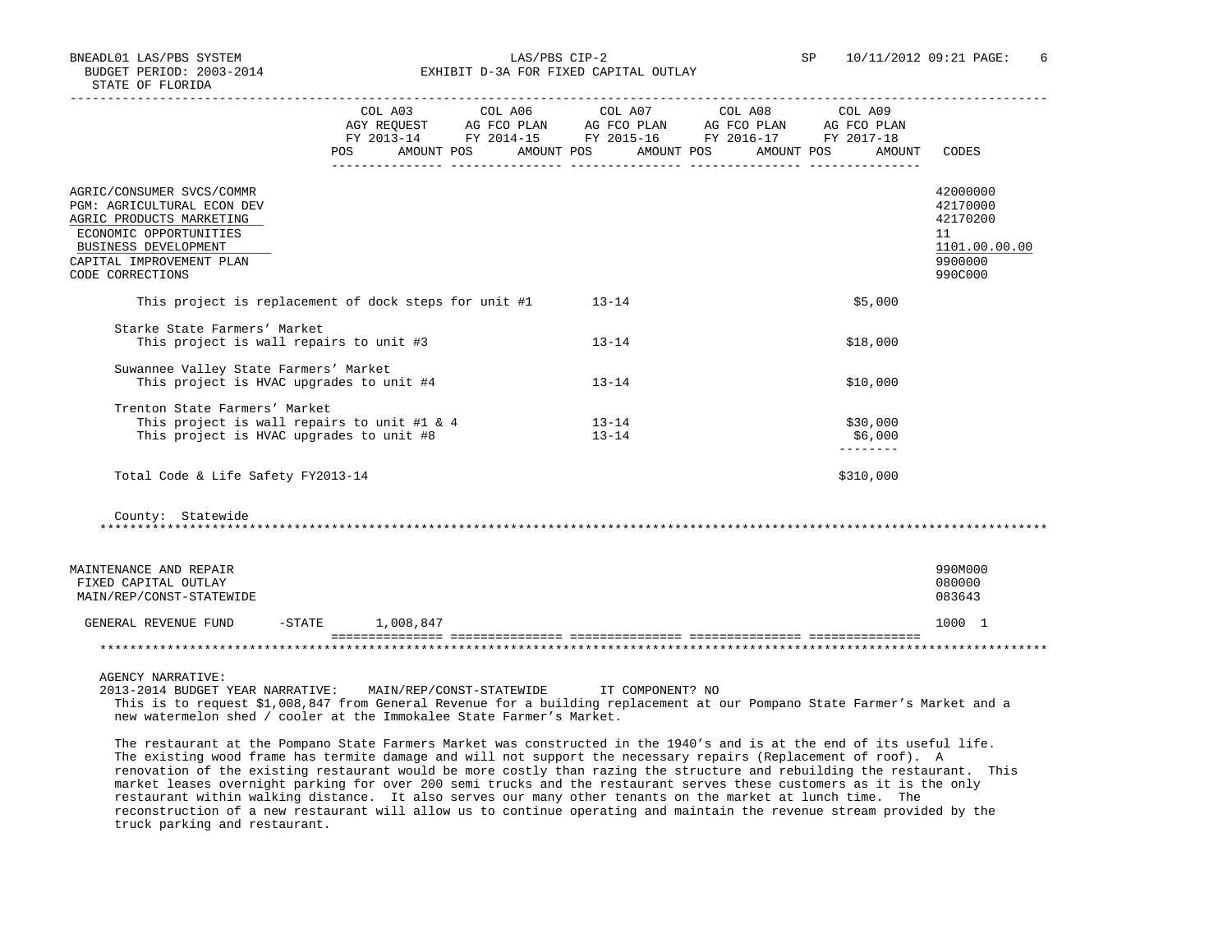BNEADL01 LAS/PBS SYSTEM  $\rm{LAS/PBS}$  CIP-2 SP 10/11/2012 09:21 PAGE: 7<br>BUDGET PERIOD: 2003-2014 SP EXHIBIT D-3A FOR FIXED CAPITAL OUTLAY EXHIBIT D-3A FOR FIXED CAPITAL OUTLAY

|                                                                                                                                                                                                    | POS. | COL A03<br>AGY REOUEST<br>FY 2013-14<br>AMOUNT POS | COL A06<br>AG FCO PLAN<br>FY 2014-15<br>AMOUNT POS | COL A07<br>AG FCO PLAN<br>FY 2015-16<br>AMOUNT POS | COL A08<br>AG FCO PLAN<br>FY 2016-17<br>AMOUNT POS | COL A09<br>AG FCO PLAN<br>FY 2017-18<br>AMOUNT | CODES                                                                   |
|----------------------------------------------------------------------------------------------------------------------------------------------------------------------------------------------------|------|----------------------------------------------------|----------------------------------------------------|----------------------------------------------------|----------------------------------------------------|------------------------------------------------|-------------------------------------------------------------------------|
| AGRIC/CONSUMER SVCS/COMMR<br><b>PGM: AGRICULTURAL ECON DEV</b><br>AGRIC PRODUCTS MARKETING<br>ECONOMIC OPPORTUNITIES<br>BUSINESS DEVELOPMENT<br>CAPITAL IMPROVEMENT PLAN<br>MAINTENANCE AND REPAIR |      |                                                    |                                                    |                                                    |                                                    |                                                | 42000000<br>42170000<br>42170200<br>1101.00.00.00<br>9900000<br>990M000 |

 The Immokalee area is a large producer of watermelons and there is a severe shortage of space to pack them locally. The addition of this shed and cooler will give local space to the producers to process their harvest.

| Replacement of Restaurant Building                             | Pompano State Farmer's Market |         |                        | $13 - 14$ |  | \$858,847   |        |  |  |
|----------------------------------------------------------------|-------------------------------|---------|------------------------|-----------|--|-------------|--------|--|--|
| Immokalee State Farmers' Market                                |                               |         |                        |           |  |             |        |  |  |
| Addition of new Shed w/ Cooler                                 |                               |         | $13 - 14$<br>\$150,000 |           |  |             |        |  |  |
| Total for Major Projects FY 2013-14                            |                               |         |                        |           |  | \$1,008,847 |        |  |  |
|                                                                |                               |         |                        |           |  |             |        |  |  |
|                                                                |                               |         |                        |           |  |             |        |  |  |
|                                                                |                               |         |                        |           |  |             | 083703 |  |  |
| County: Statewide<br>MAINT/REP SFM-STW<br>GENERAL REVENUE FUND | $-$ STATE                     | 600,000 |                        |           |  |             | 1000 1 |  |  |
| MARKET IMP WKG CAP TF                                          | -STATE                        | 610,000 | 1,120,000              |           |  |             |        |  |  |

AGENCY NARRATIVE:

 2013-2014 BUDGET YEAR NARRATIVE: MAINT/REP SFM-STW IT COMPONENT? NO This request is for \$1,210,000, that includes \$600,000 from the General Revenue Fund and \$610,000 from Market Improvement Working Capital Trust Fund for a statewide issue dealing with minor maintenance and repairs that have been identified at markets throughout the state. Many of the state farmers' market buildings are between twenty (20) and sixty-five (65) years old. These funds will repair and maintain the most critical safety and functionality issues at the marketing facilities that don't necessarily involve a code deficiency. The buildings are in great need of deferred and routine maintenance. Failure to fund this issue will result in hastening the deterioration of the buildings and ultimately making them unusable, thereby preventing the program from accomplishing its statutory responsibilities. Funding this issue will allow completion of the deferred and routine maintenance plan, keeping the buildings in service for agricultural producers in the areas where markets are located.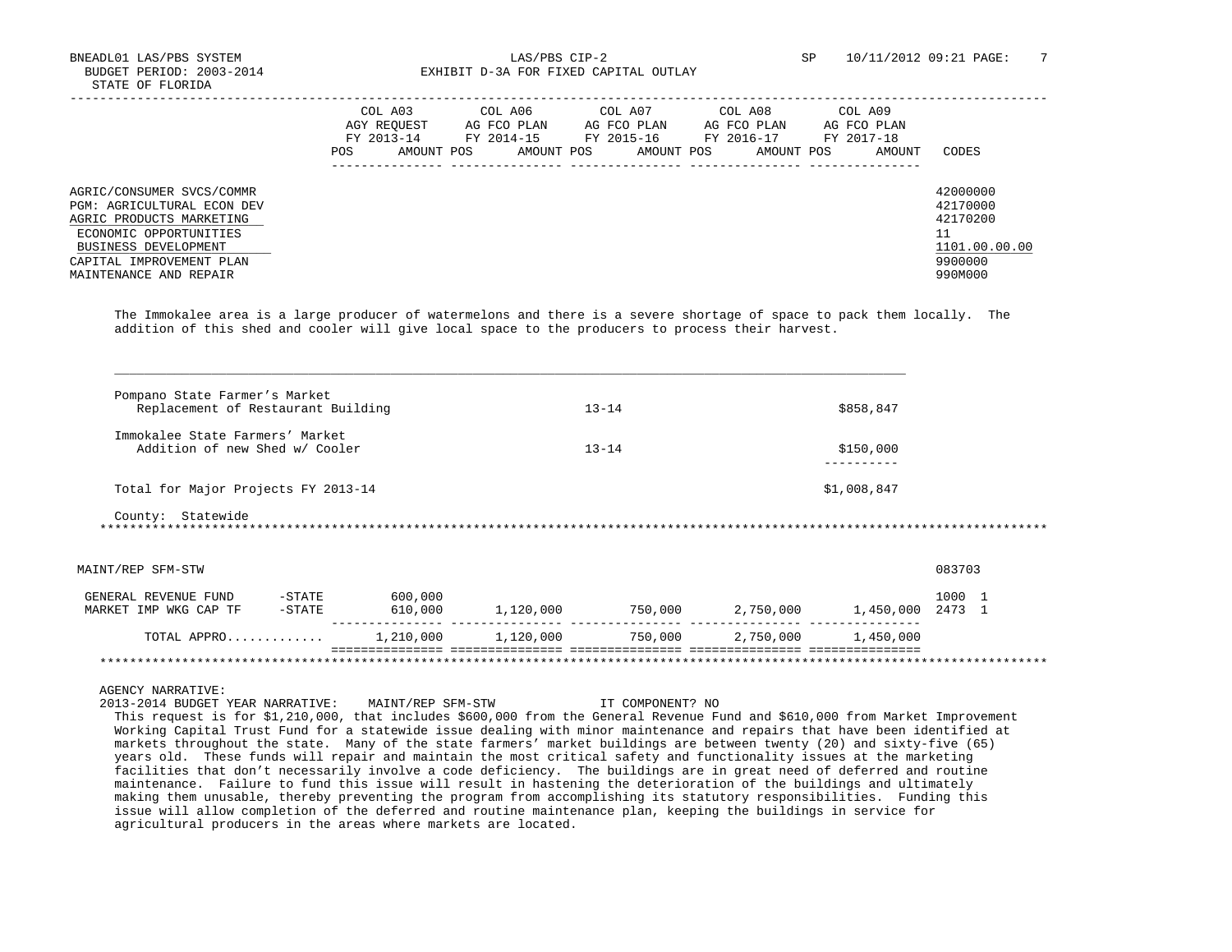BNEADL01 LAS/PBS SYSTEM LAS/PBS CIP-2 SP 10/11/2012 09:21 PAGE: 8 BUDGET PERIOD: 2003-2014 **EXHIBIT D-3A FOR FIXED CAPITAL OUTLAY** 

|                                                                                                                                                                                                                           |  |                        | $\begin{tabular}{lcccc} CDL A03 & CDL A06 & CDL A07 & CDL A08 & CDL A09 \\ AGY REQUEST & AG FCO PLAN & AG FCO PLAN & AG FCO PLAN & AG FCO PLAN \\ FY 2013-14 & FY 2014-15 & FY 2015-16 & FY 2016-17 & FY 2017-18 \\ \end{tabular}$ |               |
|---------------------------------------------------------------------------------------------------------------------------------------------------------------------------------------------------------------------------|--|------------------------|------------------------------------------------------------------------------------------------------------------------------------------------------------------------------------------------------------------------------------|---------------|
|                                                                                                                                                                                                                           |  |                        | POS AMOUNT POS AMOUNT POS AMOUNT POS AMOUNT POS AMOUNT CODES                                                                                                                                                                       |               |
| AGRIC/CONSUMER SVCS/COMMR                                                                                                                                                                                                 |  |                        |                                                                                                                                                                                                                                    | 42000000      |
| PGM: AGRICULTURAL ECON DEV                                                                                                                                                                                                |  |                        |                                                                                                                                                                                                                                    | 42170000      |
| AGRIC PRODUCTS MARKETING                                                                                                                                                                                                  |  |                        |                                                                                                                                                                                                                                    | 42170200      |
| ECONOMIC OPPORTUNITIES                                                                                                                                                                                                    |  |                        |                                                                                                                                                                                                                                    | 11            |
| BUSINESS DEVELOPMENT                                                                                                                                                                                                      |  |                        |                                                                                                                                                                                                                                    | 1101.00.00.00 |
| CAPITAL IMPROVEMENT PLAN                                                                                                                                                                                                  |  |                        |                                                                                                                                                                                                                                    | 9900000       |
| MAINTENANCE AND REPAIR                                                                                                                                                                                                    |  |                        |                                                                                                                                                                                                                                    | 990M000       |
|                                                                                                                                                                                                                           |  |                        |                                                                                                                                                                                                                                    |               |
| Florida City State Farmers' Market                                                                                                                                                                                        |  |                        |                                                                                                                                                                                                                                    |               |
| This project is structural repairs to unit 10 13-14<br>This project is cooler repairs to unit 9 13-14<br>This project is cooler repairs to unit 3 13-14<br>This project is paving repairs to the site 13-14               |  |                        | \$110,000                                                                                                                                                                                                                          |               |
|                                                                                                                                                                                                                           |  |                        | \$70,000                                                                                                                                                                                                                           |               |
|                                                                                                                                                                                                                           |  |                        | \$130,000                                                                                                                                                                                                                          |               |
|                                                                                                                                                                                                                           |  |                        | \$20,000                                                                                                                                                                                                                           |               |
| Ft. Myers State Farmers' Market                                                                                                                                                                                           |  |                        |                                                                                                                                                                                                                                    |               |
| This project is paving repairs to the site                                                                                                                                                                                |  | $13 - 14$              | \$20,000                                                                                                                                                                                                                           |               |
|                                                                                                                                                                                                                           |  |                        |                                                                                                                                                                                                                                    |               |
| Ft. Pierce State Farmers' Market                                                                                                                                                                                          |  |                        |                                                                                                                                                                                                                                    |               |
| This project is paving repairs to the site                                                                                                                                                                                |  | $13 - 14$              | \$20,000                                                                                                                                                                                                                           |               |
| This project is to pave 2 entrances to the site                                                                                                                                                                           |  | $13 - 14$              | \$40,000                                                                                                                                                                                                                           |               |
| Immokalee State Farmers' Market                                                                                                                                                                                           |  |                        |                                                                                                                                                                                                                                    |               |
|                                                                                                                                                                                                                           |  |                        | \$10,000                                                                                                                                                                                                                           |               |
| This project is security fence repairs<br>This project is paving repairs to the site<br>13-14                                                                                                                             |  |                        | \$15,000                                                                                                                                                                                                                           |               |
|                                                                                                                                                                                                                           |  |                        |                                                                                                                                                                                                                                    |               |
| Palatka State Farmers' Market                                                                                                                                                                                             |  |                        |                                                                                                                                                                                                                                    |               |
|                                                                                                                                                                                                                           |  |                        | \$50,000                                                                                                                                                                                                                           |               |
| This project is structural repairs to unit #2 13-14<br>This project is paving repairs to the site 13-14                                                                                                                   |  |                        | \$20,000                                                                                                                                                                                                                           |               |
| Plant City State Farmers' Market                                                                                                                                                                                          |  |                        |                                                                                                                                                                                                                                    |               |
|                                                                                                                                                                                                                           |  |                        | \$200,000                                                                                                                                                                                                                          |               |
|                                                                                                                                                                                                                           |  |                        | \$6,000                                                                                                                                                                                                                            |               |
|                                                                                                                                                                                                                           |  |                        | \$8,000                                                                                                                                                                                                                            |               |
| This project is repairs to 2 coolers at Unit #4 13-14<br>This project is adding dock bumpers to unit #4 13-14<br>This project is adding dock bumpers to unit #1 13-14<br>This project is paving repairs to the site 13-14 |  |                        | \$40,000                                                                                                                                                                                                                           |               |
| Pompano State Farmers' Market                                                                                                                                                                                             |  |                        |                                                                                                                                                                                                                                    |               |
| Finis project is roof repairs to unit 2B<br>This project is structural repairs to unit #3<br>This project is paving repairs to the site 13-14                                                                             |  |                        | \$20,000                                                                                                                                                                                                                           |               |
|                                                                                                                                                                                                                           |  |                        | \$16,000                                                                                                                                                                                                                           |               |
|                                                                                                                                                                                                                           |  |                        | \$40,000                                                                                                                                                                                                                           |               |
| Sanford State Farmers' Market                                                                                                                                                                                             |  |                        |                                                                                                                                                                                                                                    |               |
| This project is installing security fencing                                                                                                                                                                               |  |                        | \$10,000                                                                                                                                                                                                                           |               |
| This project is cleaning out the storm drains                                                                                                                                                                             |  | $13 - 14$<br>$13 - 14$ | \$5,000                                                                                                                                                                                                                            |               |
| This project is roof repairs to unit #2                                                                                                                                                                                   |  | $13 - 14$              | \$25,000                                                                                                                                                                                                                           |               |
| This project is paving repairs to the site                                                                                                                                                                                |  | $13 - 14$              | \$20,000                                                                                                                                                                                                                           |               |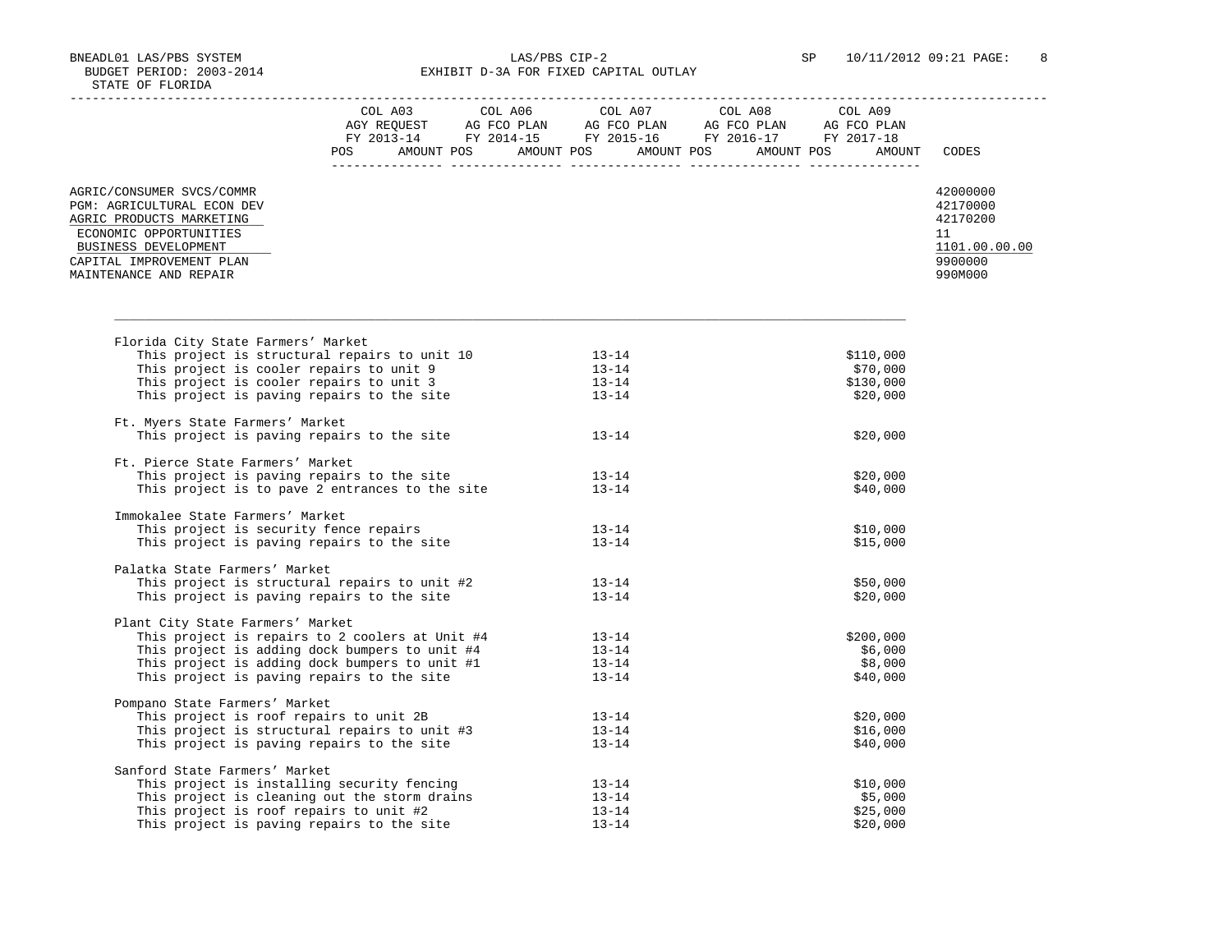BNEADL01 LAS/PBS SYSTEM LAS/PBS CIP-2 SP 10/11/2012 09:21 PAGE: 9 BUDGET PERIOD: 2003-2014 **EXHIBIT D-3A FOR FIXED CAPITAL OUTLAY** 

|                                                                                                                                                                                             |                                                 |                                     | $\begin{tabular}{lcccc} COL A03 & COL A06 & COL A07 & COL A08 & COL A09 \\ AGY REQUEST & AG FCO PLAN & AG FCO PLAN & AG FCO PLAN & AG FCO PLAN \\ FY & 2013-14 & FY & 2014-15 & FY & 2015-16 & FY & 2016-17 & FY & 2017-18 \\ \end{tabular}$ |                                     |                                                                               |
|---------------------------------------------------------------------------------------------------------------------------------------------------------------------------------------------|-------------------------------------------------|-------------------------------------|----------------------------------------------------------------------------------------------------------------------------------------------------------------------------------------------------------------------------------------------|-------------------------------------|-------------------------------------------------------------------------------|
|                                                                                                                                                                                             | POS AMOUNT POS AMOUNT POS AMOUNT POS AMOUNT POS |                                     |                                                                                                                                                                                                                                              | AMOUNT                              | CODES                                                                         |
| AGRIC/CONSUMER SVCS/COMMR<br>PGM: AGRICULTURAL ECON DEV<br>AGRIC PRODUCTS MARKETING<br>ECONOMIC OPPORTUNITIES<br>BUSINESS DEVELOPMENT<br>CAPITAL IMPROVEMENT PLAN<br>MAINTENANCE AND REPAIR |                                                 |                                     |                                                                                                                                                                                                                                              |                                     | 42000000<br>42170000<br>42170200<br>11<br>1101.00.00.00<br>9900000<br>990M000 |
| Starke State Farmers' Market<br>This project is roof repairs to unit #4                                                                                                                     |                                                 | $13 - 14$                           |                                                                                                                                                                                                                                              | \$5,000                             |                                                                               |
| Suwannee Valley State Farmers' Market<br>This project is adding security fencing<br>This project is a ramp replacement unit #8<br>This project is paving repairs to the site                |                                                 | $13 - 14$<br>$13 - 14$<br>$13 - 14$ |                                                                                                                                                                                                                                              | \$70,000<br>\$20,000<br>\$12,000    |                                                                               |
| Trenton State Farmers' Market<br>This project treat and coat steel, Units 1&4<br>This project is paving repairs to the site                                                                 |                                                 | $13 - 14$<br>$13 - 14$              |                                                                                                                                                                                                                                              | \$85,000<br>\$8,000                 |                                                                               |
| Wauchula State Farmers' Market<br>This project is Structural repairs to unit #14<br>This project is paving repairs to the site                                                              |                                                 | 13-14<br>$13 - 14$                  |                                                                                                                                                                                                                                              | \$75,000<br>\$40,000<br>----------- |                                                                               |
| Total Maintenance & Repairs FY 2013-14                                                                                                                                                      |                                                 |                                     |                                                                                                                                                                                                                                              | \$1,210,000                         |                                                                               |
| County: Statewide                                                                                                                                                                           |                                                 |                                     |                                                                                                                                                                                                                                              |                                     |                                                                               |
| TOTAL: MAINTENANCE AND REPAIR<br>TOTAL ISSUE 2,218,847 1,120,000 750,000 2,750,000 1,450,000                                                                                                |                                                 |                                     |                                                                                                                                                                                                                                              |                                     | 990M000                                                                       |
| TOTAL: BUSINESS DEVELOPMENT                                                                                                                                                                 |                                                 |                                     |                                                                                                                                                                                                                                              |                                     | 1101.00.00.00                                                                 |
| BY FUND TYPE<br>GENERAL REVENUE FUND<br>TRUST FUNDS                                                                                                                                         | 1,608,847                                       |                                     |                                                                                                                                                                                                                                              |                                     | 1000                                                                          |
| TOTAL PROG COMP 2,528,847 1,415,000 1,115,000 2,910,000 1,735,000                                                                                                                           |                                                 |                                     |                                                                                                                                                                                                                                              |                                     |                                                                               |
|                                                                                                                                                                                             |                                                 |                                     |                                                                                                                                                                                                                                              |                                     |                                                                               |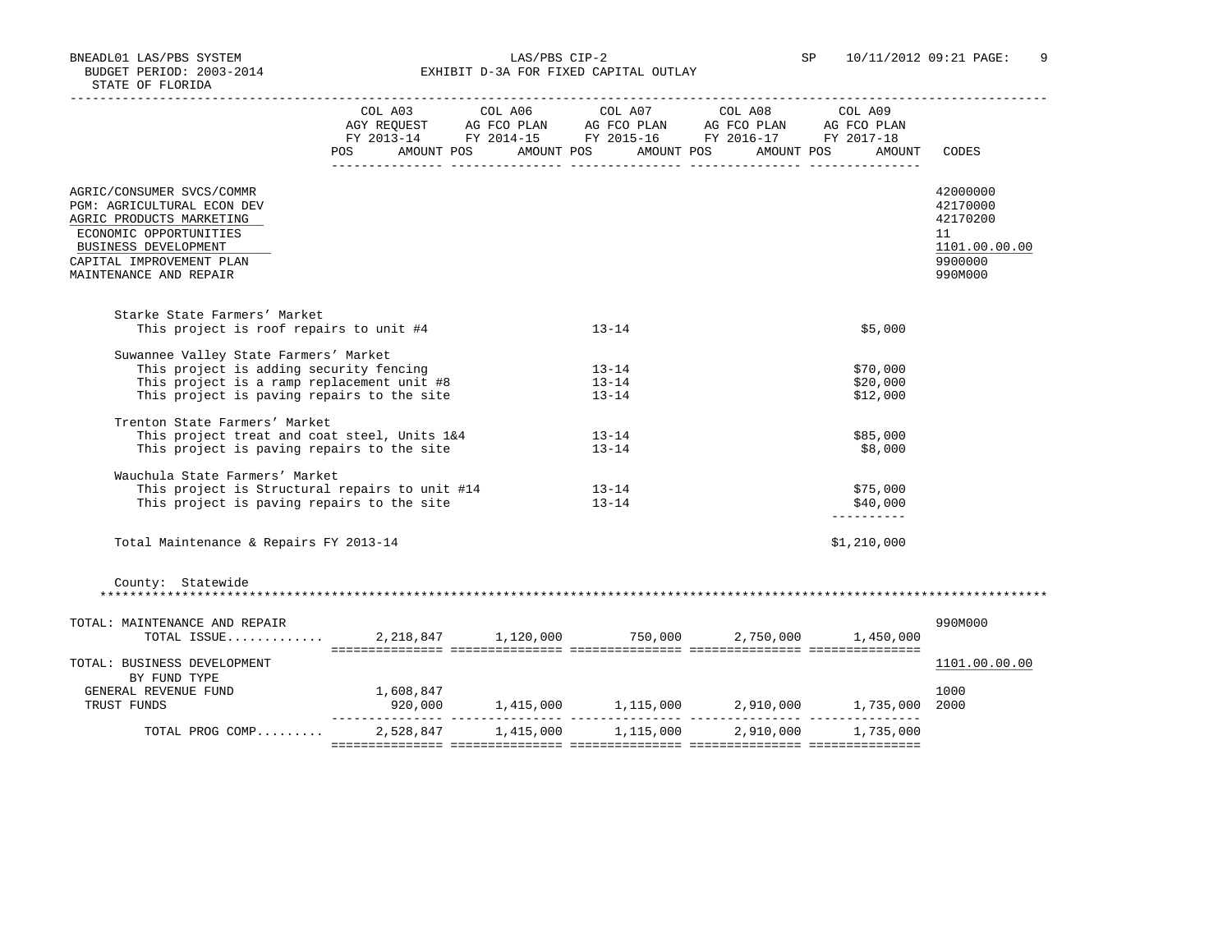BUDGET PERIOD: 2003-2014 **EXHIBIT D-3A FOR FIXED CAPITAL OUTLAY** 

|                                                                                                                                                                                                                                                        |           | <b>POS</b> | COL A03<br>AGY REOUEST<br>FY 2013-14<br>AMOUNT POS | COL A06<br>AG FCO PLAN<br>FY 2014-15<br>AMOUNT POS | COL A07 | AG FCO PLAN<br>FY 2015-16<br>AMOUNT POS |  | COL A08<br>AG FCO PLAN<br>FY 2016-17<br>AMOUNT POS | COL A09<br>FY 2017-18 | AG FCO PLAN<br>AMOUNT | CODES                                                                                             |
|--------------------------------------------------------------------------------------------------------------------------------------------------------------------------------------------------------------------------------------------------------|-----------|------------|----------------------------------------------------|----------------------------------------------------|---------|-----------------------------------------|--|----------------------------------------------------|-----------------------|-----------------------|---------------------------------------------------------------------------------------------------|
| AGRIC/CONSUMER SVCS/COMMR<br><b>PGM: AGRICULTURAL ECON DEV</b><br>PLANT/PEST/DISEASE CONTROL<br>HEALTH AND HUMAN SERVICES<br>ENVIRONMENTAL HEALTH<br>CAPITAL IMPROVEMENT PLAN<br>SPECIAL PURPOSE<br>FIXED CAPITAL OUTLAY<br>CONS-CITRUS BUDWOOD GRNHSE |           |            |                                                    |                                                    |         |                                         |  |                                                    |                       |                       | 42000000<br>42170000<br>42170600<br>13<br>1302.00.00.00<br>9900000<br>990S000<br>080000<br>083818 |
| GENERAL REVENUE FUND                                                                                                                                                                                                                                   | $-$ STATE |            | 500,000                                            |                                                    |         |                                         |  |                                                    |                       |                       | 1000 1                                                                                            |
|                                                                                                                                                                                                                                                        |           |            |                                                    |                                                    |         |                                         |  |                                                    |                       |                       |                                                                                                   |

AGENCY NARRATIVE:

 2013-2014 BUDGET YEAR NARRATIVE: CONS-CITRUS BUDWOOD GRNHSE IT COMPONENT? NO PURPOSE:

 This is to request \$500,000 in Fixed Capital Outlay appropriation from the General Revenue Fund for the construction of a greenhouse at the Citrus Budwood Facility in Chiefland. The purpose of this expansion plan is to maximize citrus budwood production at the Chiefland location. The Chiefland foundation greenhouses are the primary budwood cutting and distribution facility for supplying the citrus nursery industry with propagating material. Commercial citrus nurseries are required to use foundation budwood from Chiefland to establish scion and increase blocks.

 The purpose of the new greenhouse is to increase the availability of major commercial citrus varieties to the citrus industry. The expansion of the Chiefland greenhouses will also provide space for incorporating new varieties to help the industry compete in the marketplace. It is anticipated that thirty (30) new varieties will be coming out of the University of Florida's Institute of Food and Agricultural Sciences (U of F/IFAS) and the United States Department of Agriculture (USDA) breeding programs and the Citrus Germplasm Introduction Program each year. There are currently seventy-two (72) new potential parent trees in Winter Haven that are being shoot-tip grafted and fifteen (15) new introductions at Gainesville for inclusion at Chiefland. A minimum of two (2) trees of each selection is necessary. Once a new variety is closer to the time of industry release, additional trees will need to be planted to increase budwood supply. Half of the space is proposed to be allocated for supplying the industry with commercial budwood and the other half for new varieties to help secure the future of the industry. The building of a 156' by 240' greenhouse would allow for seven hundred and eighty (780) additional tree spaces (if trees are planted 3.5' apart). This should allow enough space for continual planting of trees (if we are vigilant in reducing tree numbers of selections once initial release demand is satisfied).

NEED:

 The establishment in Florida of serious citrus diseases such as citrus canker and citrus greening required the relocation of Florida's foundation citrus budwood and citrus nursery stock production within enclosed structures. Due to the costs associated with these drastic but necessary changes, the capacity of the state's available budwood was reduced, as was the corresponding number of registered citrus nurseries between the years of 2007-2010. Initially this did not present a major problem as citrus growers during this time frame were fairly conservative in grove resetting and new plantings in the face of the citrus greening epidemic. However, with recent favorable returns on the citrus crop, the demand for citrus nursery stock has rebounded in the last two years and has outpaced citrus nursery production and citrus budwood capacity. Furthermore, there are several new citrus nurseries under construction and several in the planning stages that will raise the demand for clean citrus budwood.